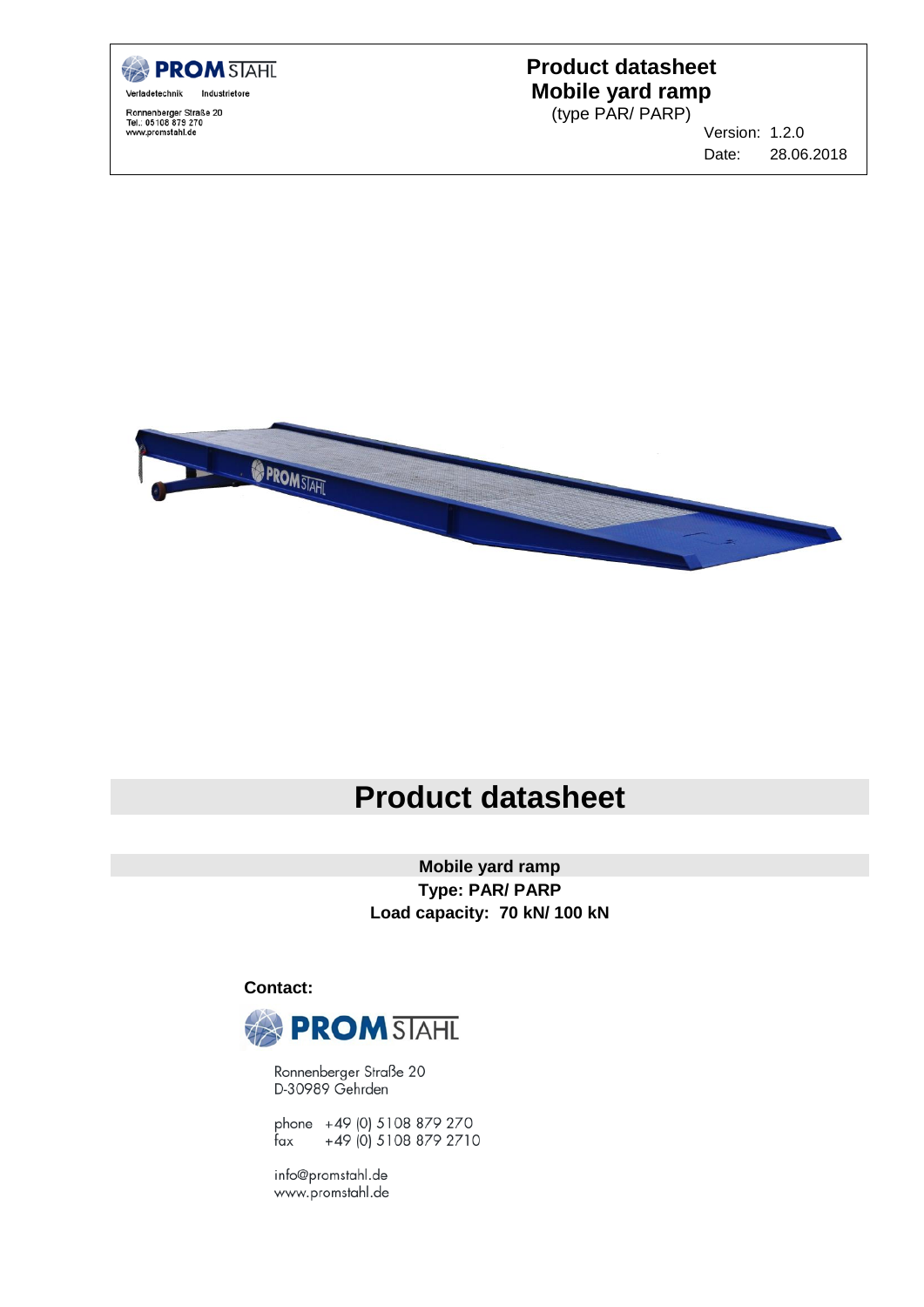## **Mobile yard ramp (PAR/PARP)**

The mobile yard ramps are part of PROMStahl's wide product range. They offer the possibility of loading and unloading trucks, containers or wagons directly from yard level. The whole maneuvering and loading process can be managed by just one person.

The ramps are made of robust welded steel and the whole driving range consists of stable grids that are optimally dimensioned and suited for heavy loads. For accident prevention the ramp is equipped with lateral protection bars on the left and right side.

The mobile yard ramp is available in its standard version (PAR) or with an additional horizontal platform (PARP). For loading and unloading of high loads the PARP version is recommended with the forklift truck safely entering the lorry via the horizontal part of the ramp.

#### **Technical details:**

- robust steel
- optimal manoeuverability even for small spaces
- heavy-duty wheels
- anti-slip and open hot-dip galvanized grids
- Load capacities: 7 t and 10 t
- infinitely variable height adjustment of the ramp by means of a manual hydraulics pump
- high-stability safety chain for fixing the mobile yard ramp to the truck, container and wagon
- floating position for optimal adaption of the vehicles during the loading or unloading process
- high-quality corrosion protection (available in RAL colours or hot-dip galvanised version)
- movable by means of forklift truck
- load hook for forklift truck (for fast moving of the yard ramp)